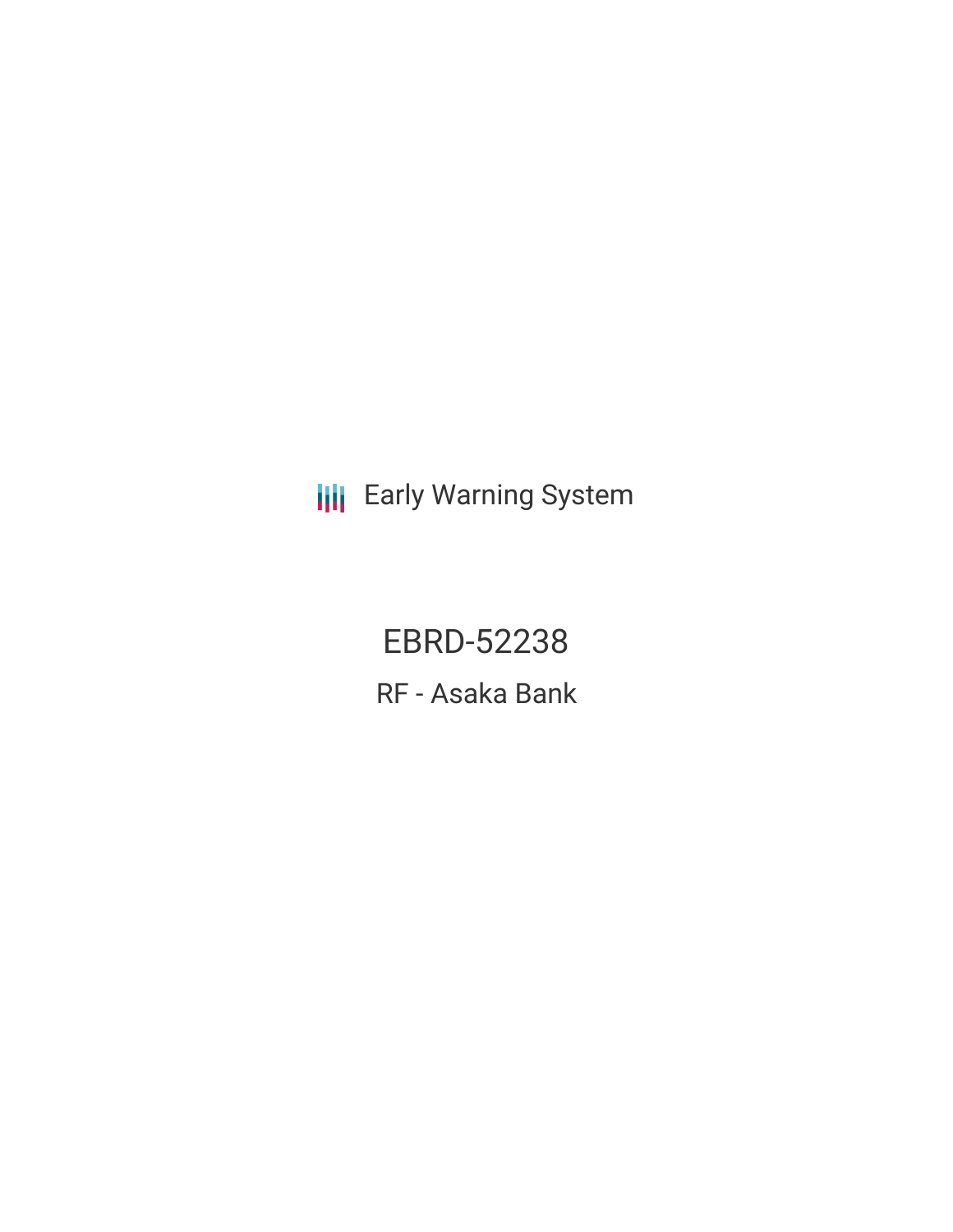

# **Quick Facts**

| <b>Countries</b>               | Uzbekistan                                              |
|--------------------------------|---------------------------------------------------------|
| <b>Financial Institutions</b>  | European Bank for Reconstruction and Development (EBRD) |
| <b>Status</b>                  | Approved                                                |
| <b>Bank Risk Rating</b>        | FI                                                      |
| <b>Voting Date</b>             | 2020-07-08                                              |
| <b>Borrower</b>                | Asaka Bank JSC                                          |
| <b>Sectors</b>                 | Finance                                                 |
| <b>Investment Type(s)</b>      | Loan                                                    |
| <b>Investment Amount (USD)</b> | $$50.00$ million                                        |
| <b>Project Cost (USD)</b>      | $$50.00$ million                                        |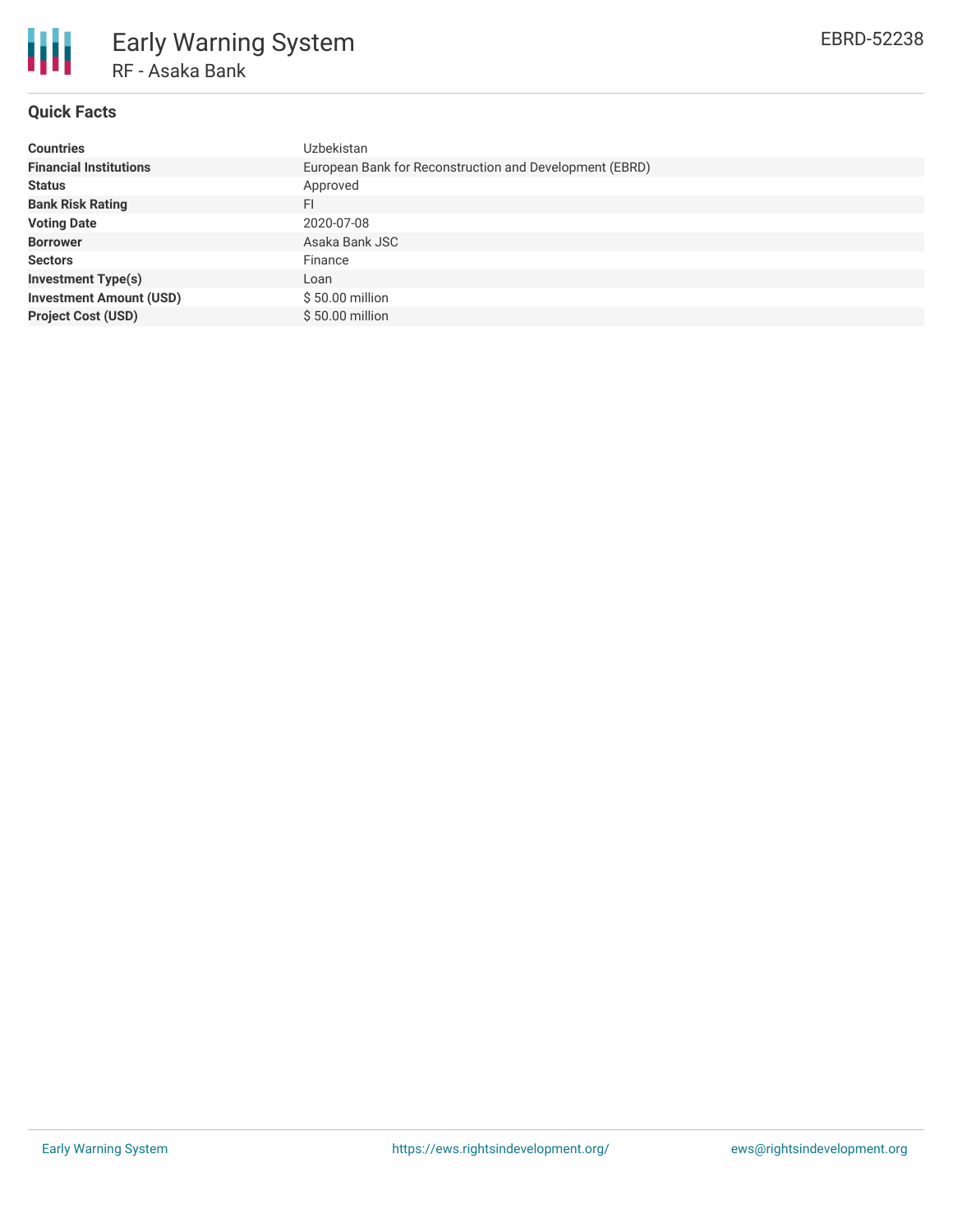

# **Project Description**

According to the Bank's website, the project provides funding to the Asaka bank to finance small and medium enterprises.

This project was approved in the context of the Bank's response to the COVID-19 pandemic.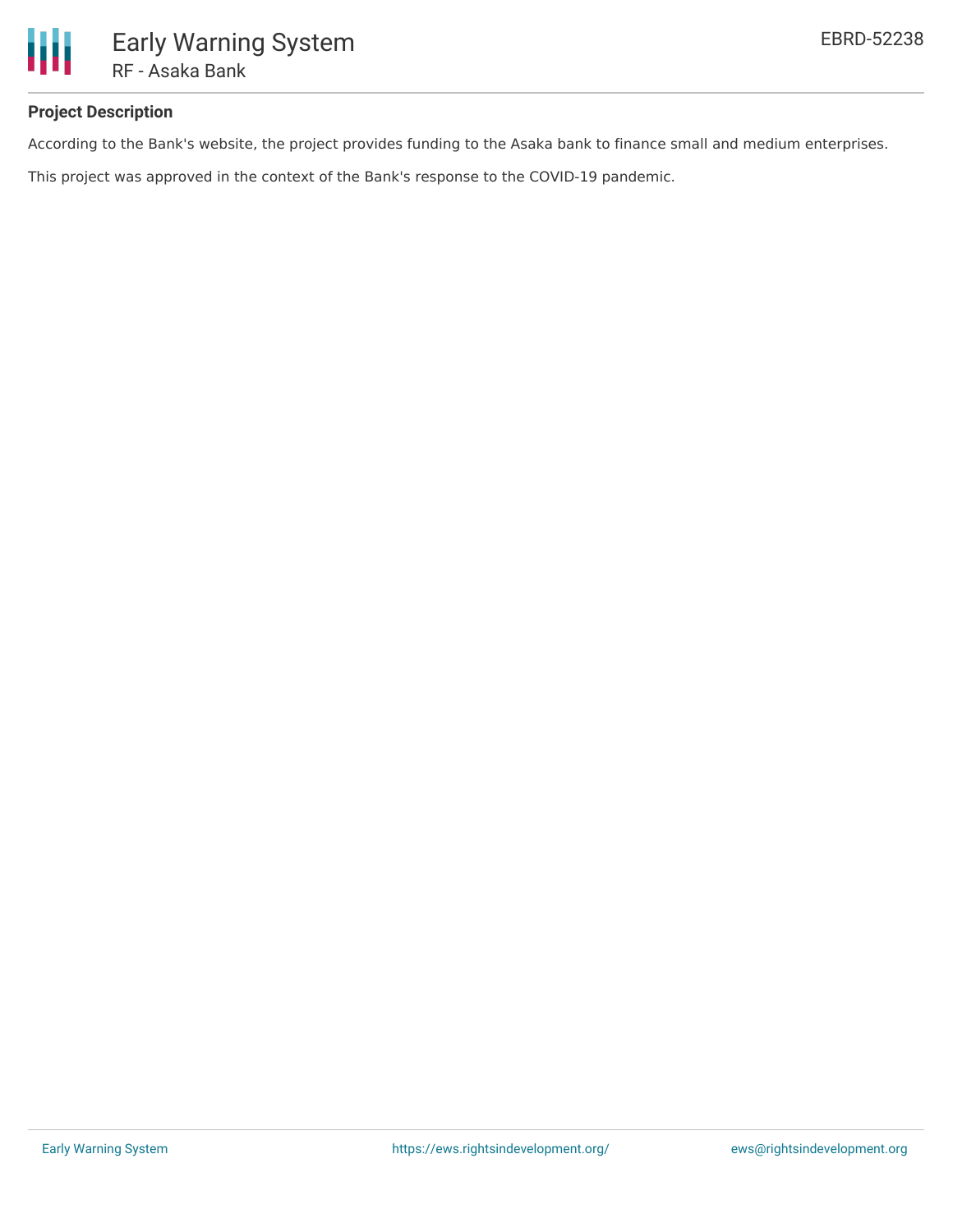

### **Investment Description**

European Bank for Reconstruction and Development (EBRD)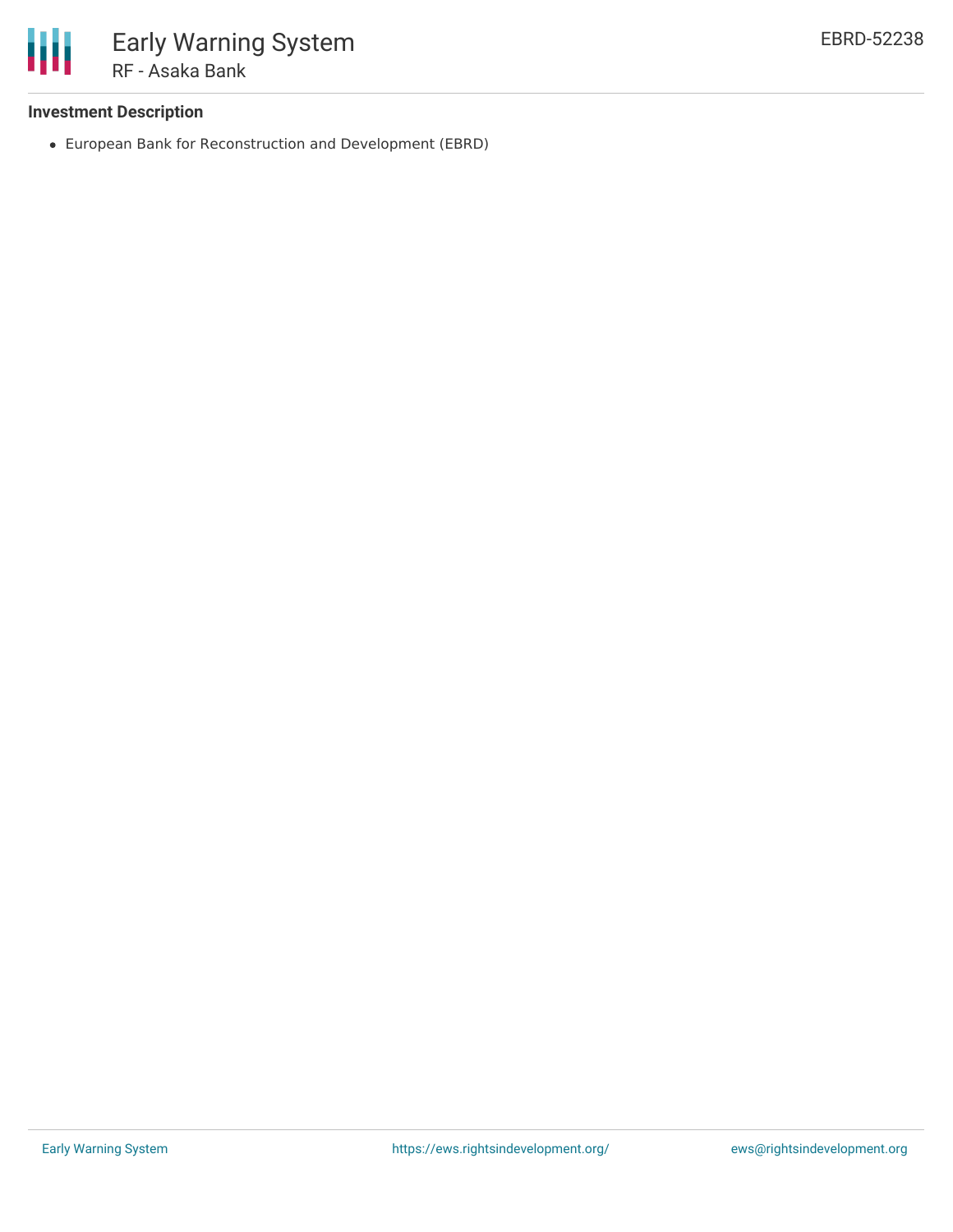

| <b>Private Actor 1</b>   | <b>Private Actor</b><br>Role | <b>Private Actor</b><br>Sector | <b>Relation</b>          | <b>Private Actor 2</b> | <b>Private Actor</b><br>2 Role | <b>Private Actor</b><br>2 Sector |
|--------------------------|------------------------------|--------------------------------|--------------------------|------------------------|--------------------------------|----------------------------------|
| $\overline{\phantom{0}}$ | $\overline{\phantom{a}}$     | $\overline{\phantom{0}}$       | $\overline{\phantom{a}}$ | Asaka Bank             | Client                         | $\qquad \qquad -$                |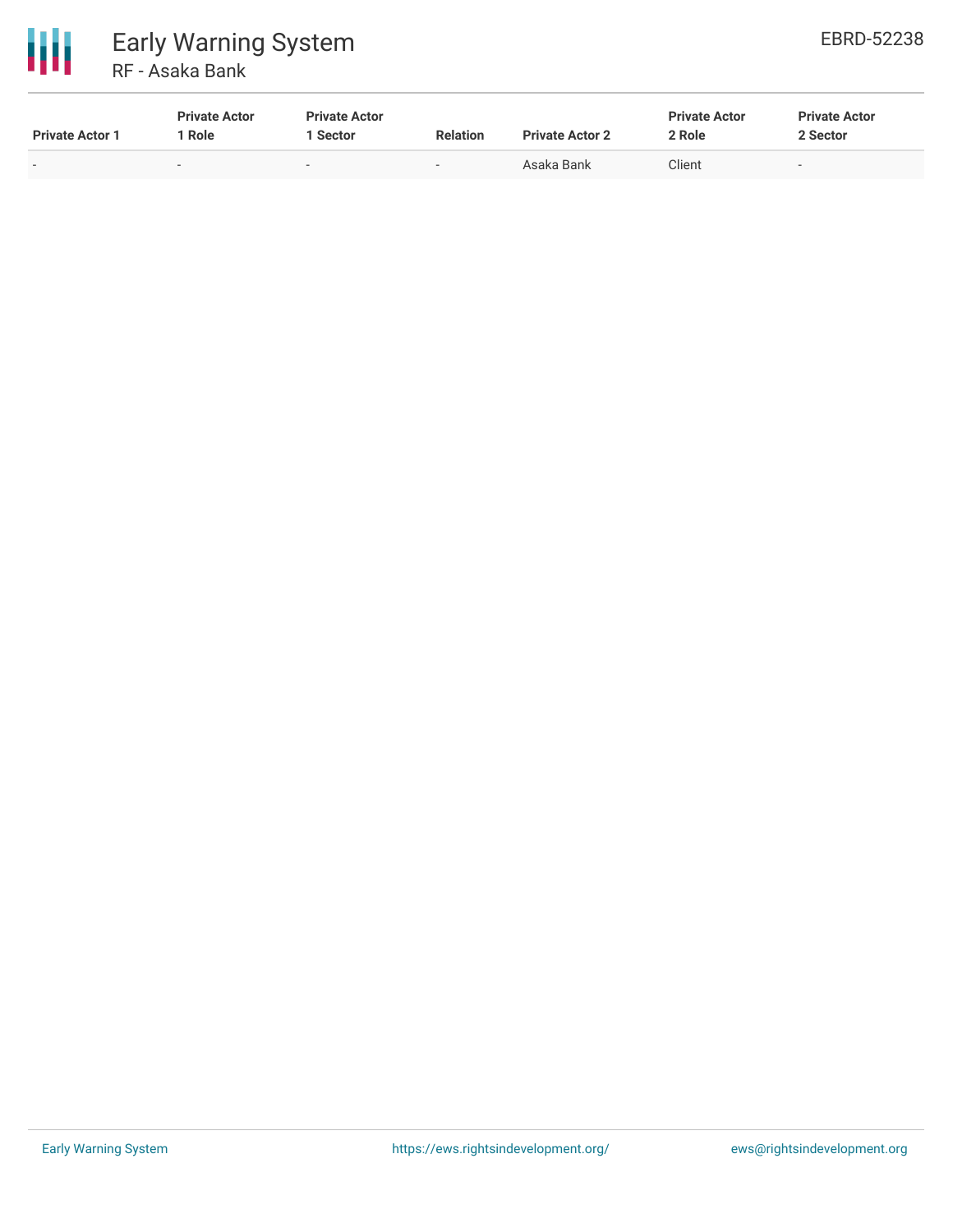### **Contact Information**

PROJECT CONTACT INFORMATION

office@asakabank.uz www.asakabank.uz/en 67 Nukus street, Mirabad district, Tashkent, Uzbekistan

#### ACCESS TO INFORMATION

You can request information by emailing: accessinfo@ebrd.com or by using this electronic form: https://www.ebrd.com/eform/information-request

#### ACCOUNTABILITY MECHANISM OF EBRD

The Project Complaint Mechanism (PCM) is the independent complaint mechanism and fact-finding body for people who have been or are likely to be adversely affected by an European Bank for Reconstruction and Development (EBRD)-financed project. If you submit a complaint to the PCM, it may assess compliance with EBRD's own policies and procedures to prevent harm to the environment or communities or it may assist you in resolving the problem that led to the complaint through a dialogue with those implementing the project. Additionally, the PCM has the authority to recommend a project be suspended in the event that harm is imminent.

You can contact the PCM at: pcm@ebrd.com or you can submit a complaint online using an online form at: http://www.ebrd.com/eform/pcm/complaint\_form?language=en

You can learn more about the PCM and how to file a complaint at: http://www.ebrd.com/work-with-us/project-finance/projectcomplaint-mechanism.html